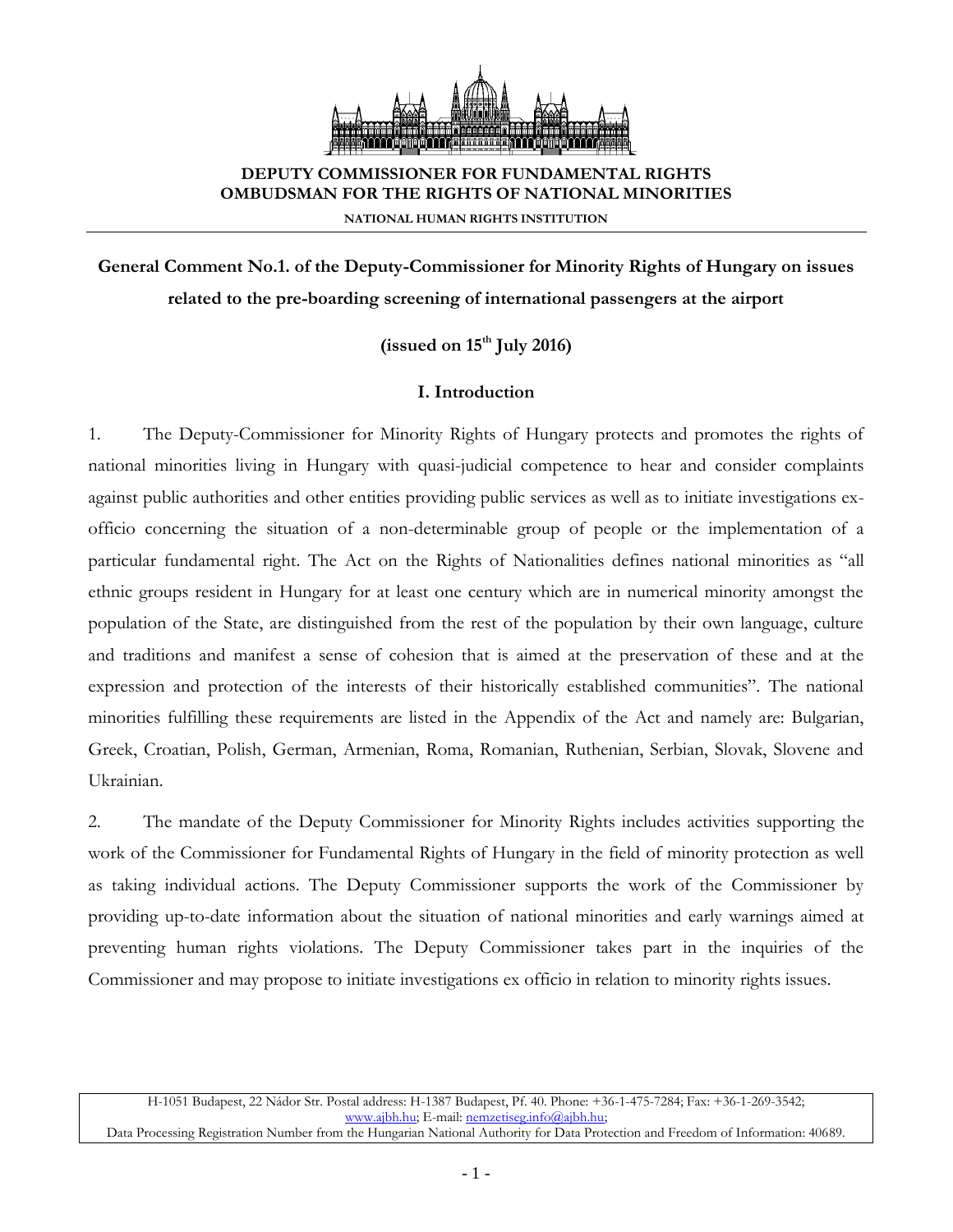3. In her individual capacity, the Deputy Commissioner shares her experiences concerning the promotion, protection and enforcement of minority rights in Hungary with all the stakeholders as well as the wider public and draws attention to the potential violation of minority rights in case she identifies warning indicators pointing to the probable occurrence of such violations. Within this mandate, the Deputy Commissioner issues general comments in order to express her concerns in relation to the protection of minority rights and to provide standards, guidelines and best practices with the aim to reduce cases of human rights abuses as well as to prevent further human rights violations. Dissemination of the general comments to a wider audience is part of her international activities prescribed by law.

#### **II. Background**

4. According to some media reports and complaints lodged with the Office of the Commissioner for Fundamental Rights, in 2015 several Hungarian citizens (mainly families) belonging to the Roma minority could not depart for Canada from the Budapest Liszt Ferenc International Airport irrespective of the fact that they had valid travel documents and air tickets. The airline company denied the boarding to them as a result of the pre-boarding screening and questioning that was performed out of records, by officials of unknown affiliation and most of the times in front of fellow passengers which rendered the victims subject to public humiliation. They also complained about not having received proper information about compensation for denied boarding and the ways to file complaints. In addition to the Office of the Commissioner for Fundamental Rights, many of the victims also submitted complaints to the Hungarian Equal Treatment Authority (equality body) and sought legal advice from an NGO, the Legal Defence Bureau for National and Ethnic Minorities.

5. The Deputy Commissioner for the Protection of Minority Rights decided to prepare a general comment on issues related to the pre-boarding screening of international passengers at airports from a human rights perspective for several reasons. As the result of the investigation it has been revealed that several stakeholders concerned in this case fell outside of the mandate of the Deputy Commissioner but may be willing to accept recommendations in order to avoid human rights violations. Furthermore, the Deputy Commissioner is aware of similar cases of Hungarian victims occurred in the international airports of Vienna and Brussels, while the direct flight to Canada from Budapest has been relaunched this summer.

Data Processing Registration Number from the Hungarian National Authority for Data Protection and Freedom of Information: 40689.

H-1051 Budapest, 22 Nádor Str. Postal address: H-1387 Budapest, Pf. 40. Phone: +36-1-475-7284; Fax: +36-1-269-3542; [www.ajbh.hu;](http://www.ajbh.hu/) E-mail[: nemzetiseg.info@ajbh.hu;](mailto:nemzetiseg.info@ajbh.hu)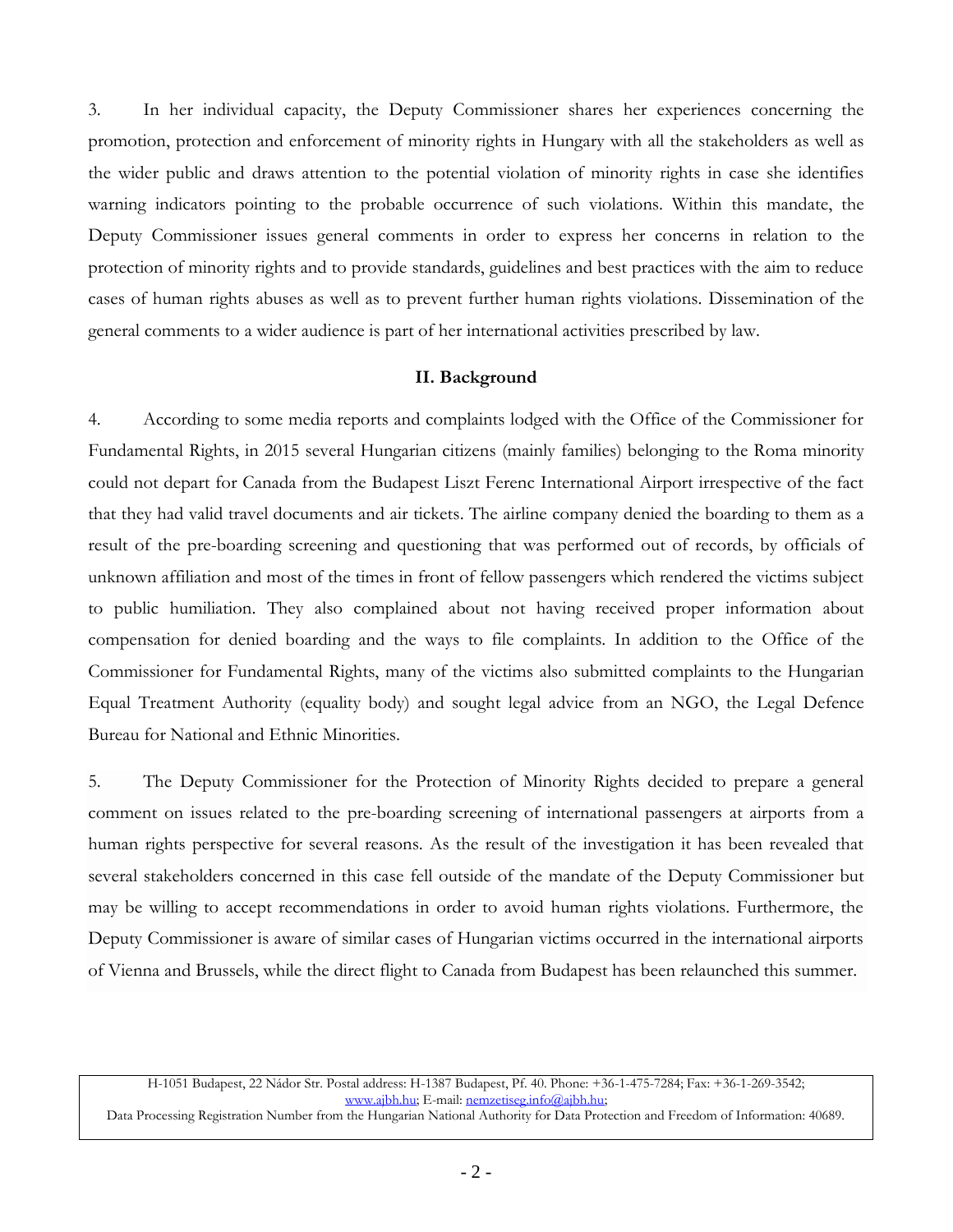#### **III. Concerns in relation to the protection of minority rights**

6. The reason behind the pre-boarding passenger control practice introduced in several European airports is that if the passenger is turned back by the Canadian border control authority supervising immigration to Canada (Canadian Border Services Agency – CBSA) due to the lack of proper documentation or failure to fulfil the entry requirements, the airline concerned is obliged to arrange their transportation back to the country of origin and could be fined up to 3200 CAN \$ per passenger. The practice of the Canadian authorities induced the airline companies to try to screen out at the airports of departure those passengers whose entry to Canada would be probably refused by the CBSA.

7. The pre-boarding screening on the Budapest International Airport was performed by the BUD Security Ltd, a company providing security services and owned by Budapest Airport Plc, based on a service contract between them and the Canadian Air Transat airline company. The employees of the security company checked the documents of the passengers heading to Canada as well as interviewed them about their personal circumstances including questions related to their employment, financial background (income, real estates), family relations in Hungary and in Canada, purpose of travel and the financial resources allocated for the travel. If it was obvious that the passenger would fail to fulfil the entry requirements to Canada, the security officer recommended the airline company to deny the boarding to the passenger concerned. In case of any doubts, the security officer asked for clarifications from the representative of CBSA present on the spot and made their recommendations based on that. The decision on denied boarding in each case was made solely by the Canadian airline company.

8. The Canadian Air Transat airline, upon the request of the Deputy Commissioner, confirmed that according to the relevant Canadian laws they are only required to make sure of the passengers having valid and complete documentation needed to enter Canada, they are normally not required to actively investigate the intentions of passengers for travelling, their means of financial support while travelling or their risk for illegal migration. However, the airline company argued that the pre-boarding screening performed by their local partners (in this case the security company of the airport) and the representatives of the CBSA deemed necessary after several dozens of Hungarians applied for asylum upon arrival to Canada by a direct flight operated by them and another company in the summer of 2015. Relevant legal provisions were not referred at all.

H-1051 Budapest, 22 Nádor Str. Postal address: H-1387 Budapest, Pf. 40. Phone: +36-1-475-7284; Fax: +36-1-269-3542; [www.ajbh.hu;](http://www.ajbh.hu/) E-mail[: nemzetiseg.info@ajbh.hu;](mailto:nemzetiseg.info@ajbh.hu) 

Data Processing Registration Number from the Hungarian National Authority for Data Protection and Freedom of Information: 40689.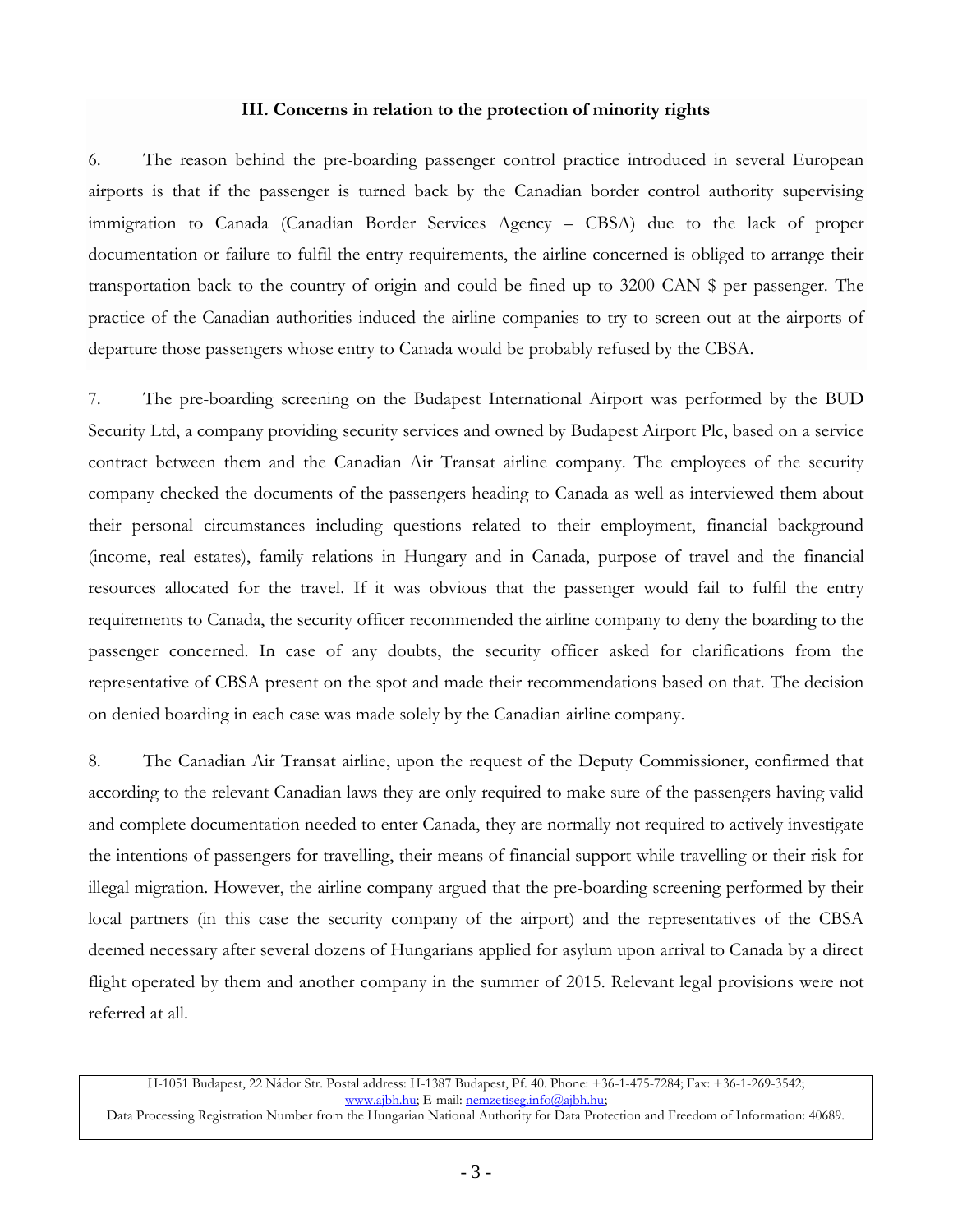9. According to the complaints, the security officers did not introduce themselves neither claimed authorization to perform such screenings, besides, they did not inform the passengers about the purpose and the consequences of the questioning, e.g. the denial of boarding. Concerning the pre-boarding screening of the passengers performed by the security company based on the service contract with the Canadian airlines, it has been revealed that such contractual obligation which includes screening of passengers by the means of questioning and observation with the aim to prevent illegal immigration attempts totally lacks a legal background.

10. Consequently, in relation to the pre-boarding screenings of air passengers of Roma origin heading to Canada performed at the place of departure several human rights concerns have been raised: the potential violation of the right to fair procedure, the right to remedy and eventually the failure to respect human dignity as well as the principle of equal treatment.

### **IV. Standards, guidelines and best practice**

11. First of all, rules of pre-boarding screening processes of air passengers should be clearly set out in the form of a written protocol and include safeguards which guarantee the right to fair procedure for everyone. The person performing the screening shall wear a name badge, introduce themselves and state their affiliation, furthermore, shall inform the passenger about the purpose, legal basis and the consequence of the procedure. All passengers travelling with the same flight shall be screened in accordance with the rules of the procedure and exactly the same way in all cases in order to avoid any allegation of discrimination. All circumstances of the screening and the people involved shall respect the human dignity of the passengers.

12. Then, in case of denied boarding, the passengers shall receive the decision as well as the information about the available remedies and compensation in written form, both in English and Hungarian language. The document shall include at least the name of the company as well as the employee performing the screening, the airline company concerned, the formal denial of boarding with reasoning based on facts and the legal background (e.g. Canadian laws on entry requirements), the available remedies in case of denied boarding and complaints mechanism concerning the performance of the screening procedure. Besides, the passenger rights, the basic rules to claim compensation and the designated national enforcement body under Regulation [EC] 261/2004 establishing common rules on compensation and

H-1051 Budapest, 22 Nádor Str. Postal address: H-1387 Budapest, Pf. 40. Phone: +36-1-475-7284; Fax: +36-1-269-3542; [www.ajbh.hu;](http://www.ajbh.hu/) E-mail[: nemzetiseg.info@ajbh.hu;](mailto:nemzetiseg.info@ajbh.hu) 

Data Processing Registration Number from the Hungarian National Authority for Data Protection and Freedom of Information: 40689.